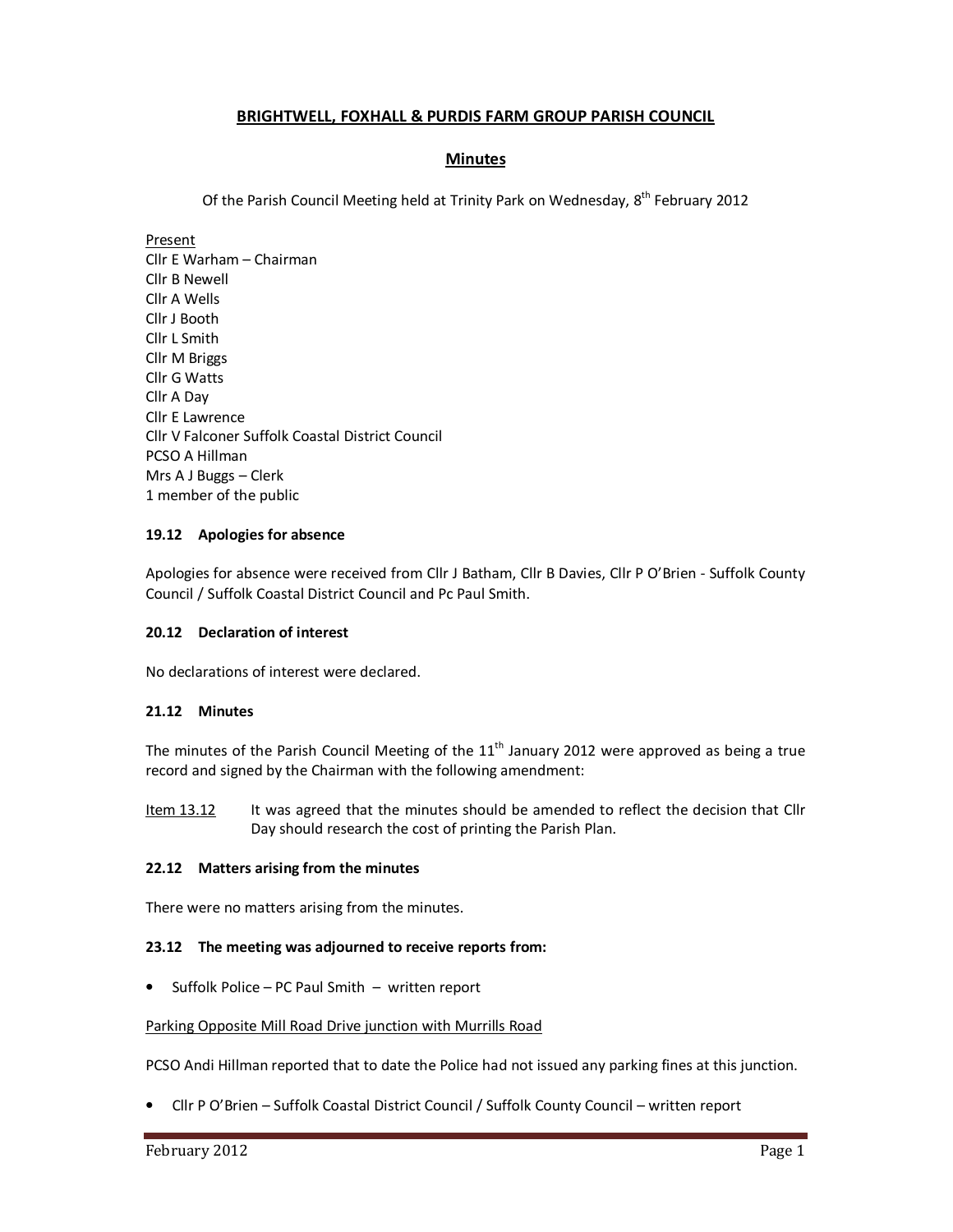• Cllr V Falconer – Suffolk Coastal District Council – written report

Cllr Falconer reported that Therese Coffey MP will be visiting the area on  $13<sup>th</sup>$  February at the following times and venues.

Waldringfield Maybush Inn ETA 1.05 pm Martlesham Tesco ETA 1.30 pm Warren Health Sainsbury ETA 2.45 pm Nacton Post Office / Orwell Stores ETA 3.20 pm Bucklesham The Shannon ETA 3.45 pm Newbourne Farm Shop 4.25 pm Kirton The White Horse Inn ETA 4.35 pm

### **The meeting was re-convened.**

### **24.12 Clerk's Report**

The Clerk's report had previously been circulated and it was agreed that some of the items should be discussed as per the agenda.

### Localism Act 2011 / Neighbourhood Plan

A document has been received from Suffolk Association of Local Councils concerning the Localism Act 2011 and the effect this will have on Parish Councils. We have been informed that this Act will not apply to Parish Councils during the year 2012/2013 but could apply thereafter. This lengthy document has been distributed to all councillors and will be discussed at the Parish Council Meeting in March 2012. I have arranged for Gillian Benjamin from Suffolk Acre to come and talk to the Parish Council at 7.00 pm on Wednesday,  $14<sup>th</sup>$  March 2012. Gillian will be talking about the Localism Act 2011 and in particular what Neighbourhood Plans mean to Parish Councils.

### Pre-Submission Core Strategy and Development Management Policies Development Plan Document December 2011

An email was received from Planning Policy Team Suffolk Coastal District Council stating the above document was published for a 6-week period commencing Wednesday, 25<sup>th</sup> January 2012 and ending at 5.15 pm on  $7<sup>th</sup>$  March 2012. This document is in the process of being circulated to members of the Parish Council and includes the following:

- Pre-Submission Core Strategy and Development Management Policies Development Plan Document December 2011.
- Sustainability Appraisal of Core Strategy and Development Management Policies.
- Appendices to Sustainability Appraisal of Core Strategy and Development Management Policies.
- Appropriate Assessment.
- A document containing the Statement of Representation Procedure ("Guidance Notes") and a Representation Form.
- A letter explaining the publication period.

It is recommended that those wishing to make representations read the "Guidance Notes" prior to completing the form or making comments via the councils online consultation system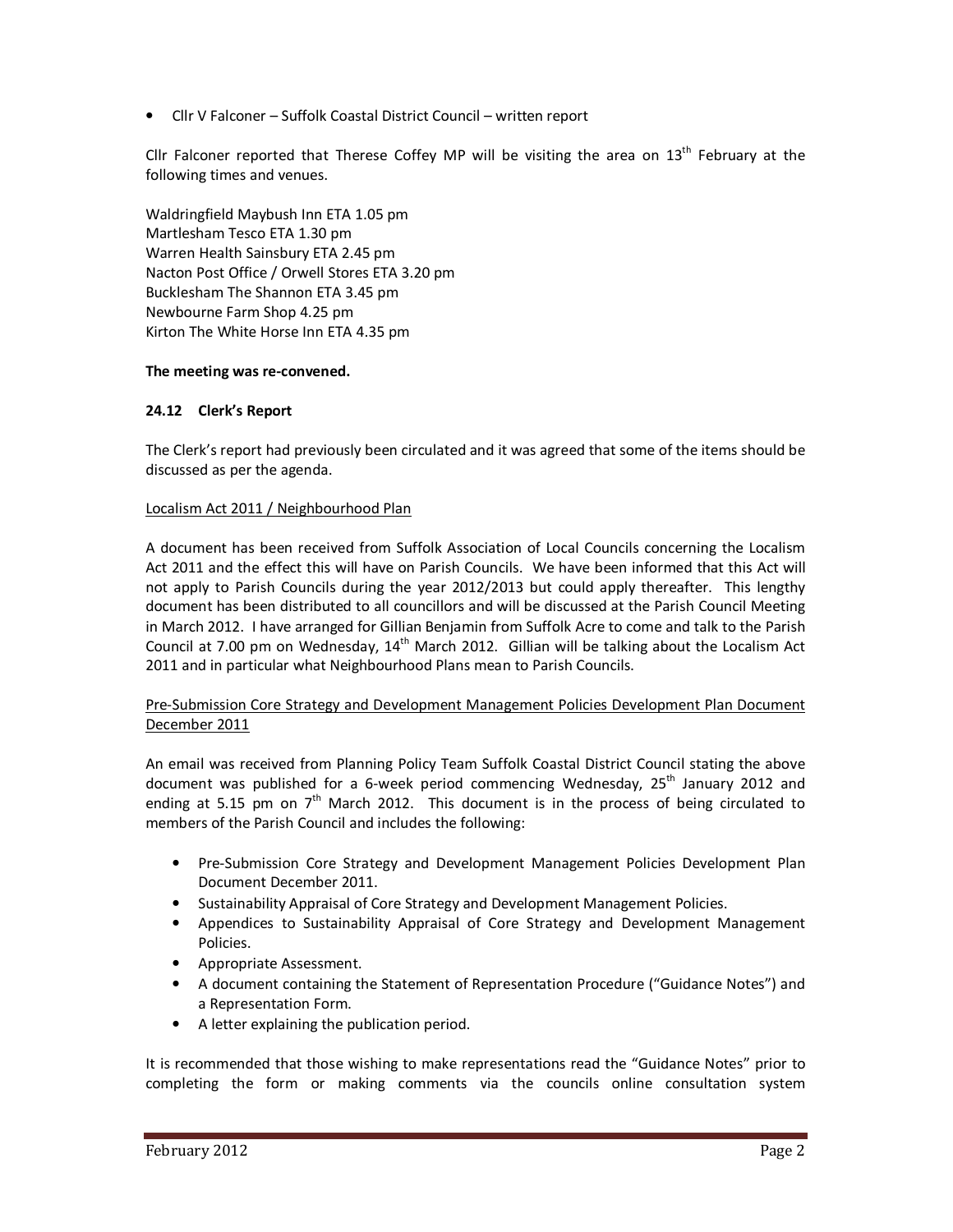(http://suffolkcoastal/jdi-consult/net/ldf/). These "Guidance Notes" explain the purpose and scope of the 6 week publication period.

The documents will also be available on the website (www.suffolkcoastal.gov.uk).

On the 30<sup>th</sup> January 2012 at very short notice parishes were emailed to say that a meeting would take place at 10.00 am on Friday,  $3^{rd}$  February 2012 at Woodbridge Community Hall. The meeting was arranged to provide parishes with the opportunity to better understand how this 'publication period' differs from previous consultations, how we can make representations and what is meant by terms such as 'soundness' and 'legal compliance'.

As a result of the briefing session we received a document which tracks the changes since the last round of comments. The document has been emailed to all councillors the content of which is the same as the pre-submission document.

Cllr Newell reported that Cllr Wells, Cllr Davies and herself had attended the meeting and were extremely disappointed at the content and delivery of the presentation. Following discussion it was agreed that Cllr Newell should write a letter of complaint to the Planning Policy Team at Suffolk Coastal District Council.

### Warm House Healthy People Fund

Suffolk County Council and its partners have successfully secured £265,000 to support vulnerable people in the county through the remaining winter months. The one off grant from the Department of Health's 'warm homes healthy people' fund will help support a number of initiatives designed to tackle fuel poverty in the county.

Anyone who has a vulnerable relative or neighbour is urged to help them find out more about what support and assistance might be available to them.

Further information is available www.suffolk.gov.uk/warmhomes or people can email winterwellbeing@suffolk.gov.uk. Alternatively people can call a central telephone number for information, advice and support. Tel: 08456037686

#### Waldringfield Quarry – Noise Monitoring

Notification has been received from Suffolk County Council that with the start of works at the Quarry they will be carry out noise level monitoring independently by Brett and without advising them. This will be carried out by Penny Moys Noise and Air Quality Manager for the first few months and thereafter by Simon Bailey, the authority's Planning Enforcement Officer. The results of Brett's noise level monitoring surveys will be available on the authority's website.

Suffolk County Council would be pleased to run a series of practical sessions for up to six attendees per session at a number of the designated monitoring points, to provide an explanation of the sound level monitoring equipment, procedures and the readings taken. A session will be held at Monitoring Point 7 at Seven Acres (at the end of the bridleway and junction between Footpaths Martlesham 23 and Waldringfield 6) primarily for Waldringfield, Brightwell Parish Councils and Newbourne Parish Council representatives and any local residents.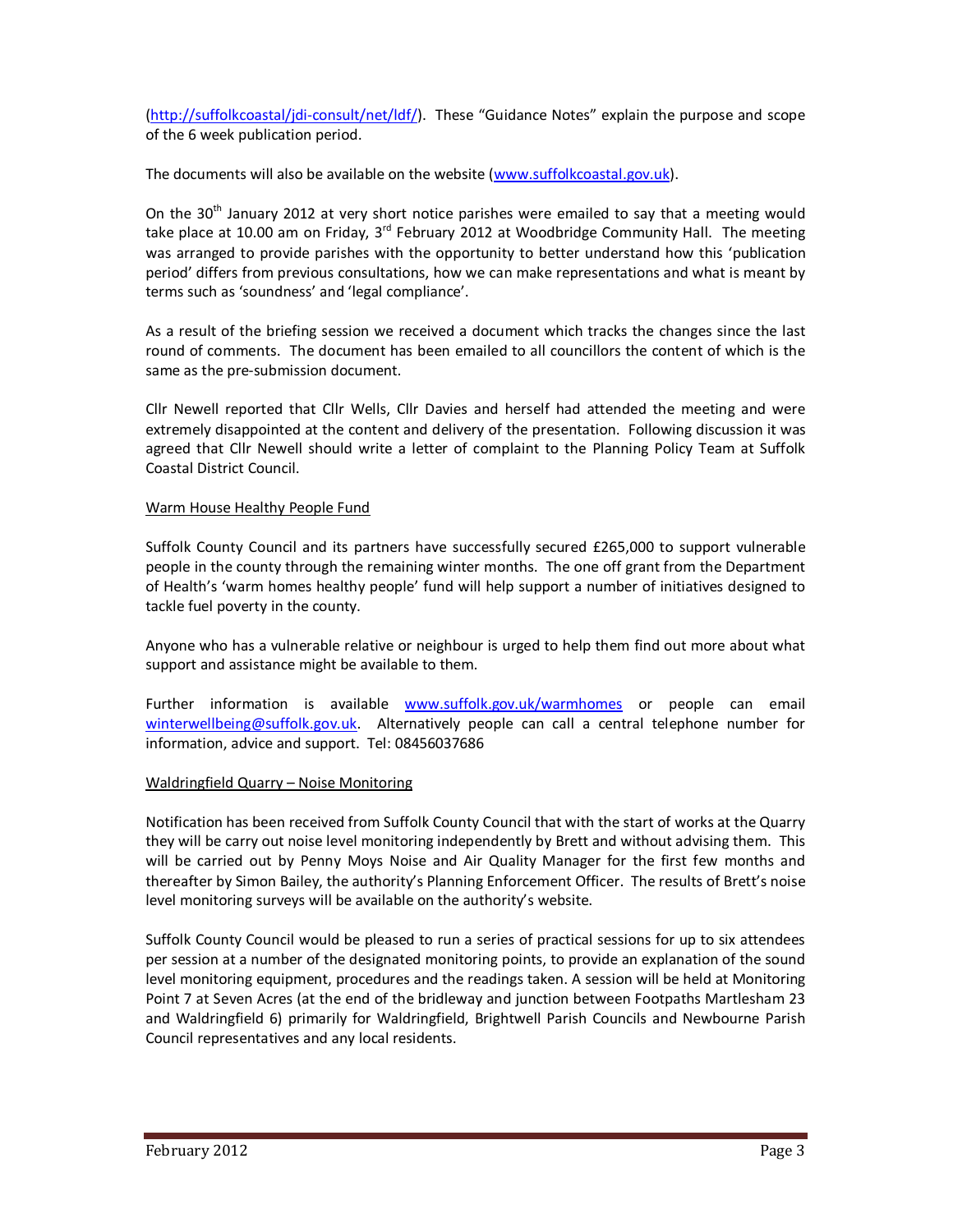Following discussion it was agreed that the Clerk should contact Penny Moys Noise and Air Quality Manager to advise her Cllr Newell would like to attend and advise Penny of the days which Cllr Newell would be able to attend.

# Predetermination

Town and parish councils (local councils) will wish to be aware that a commencement order has brought into effect changes to the law on predetermination. The change in the law derives from the Localism Act 2011. This is an important and controversial issue for local councils as it relates to councillor conduct and the degree to which councillors should make decision with an open mind within meetings.

The main provision, which applies to local councils is Section 25(2) of the Localism Act which states:

"A decision-maker is not to be taken to have had, or to have appeared to have had, a closed mind when making the decision just because:

- a. The decision-maker had previously done anything that directly or indirectly indicated what view the decision-maker took, or would or might take, in relation to a matter, and
- b. The matter was relevant to the decision.

# Traffic Orders

Local Councils will be interested in a consultation which proposes removal of the requirement to advertise road control orders eg for road works or variation to parking arrangements, in local newspapers and changes the provisions relating to statutory consultees. Significantly, there will be a new requirement on traffic authorities to consult local councils (and district councils where relevant) on permanent traffic orders in order to improve local engagement. Currently the traffic authorities have discretion to decide whether it is appropriate to consult local councils.

## TRO Completion Purdis Farm, Murrills Road

The "No Waiting at Any Time" Traffic Regulation Order for Purdis Farm, Murrills Road (Sainsbury's roundabout) has been approved and will be operational as of  $12<sup>th</sup>$  March 2012.

## Queen's Jubilee – Village Celebrations

The Clerk reported that she had received an email from Cllr Falconer saying that Bucklesham Village would be purchasing a quantity of mugs for the children in the village to celebrate the Queen's Jubilee and asking whether Brightwell, Foxhall & Purdis Farm would like to join Bucklesham in ordering a quantity of mugs. Following discussion it was agreed that the Parish Council would not be purchasing mugs.

## Distribution of Proposal Documents, Consultations and Correspondence

The Clerk proposed that due to the high volume of proposal documents, consultations and correspondence at the moment being emailed to councillors it would be beneficial to produce a Clerk's report at the end of each week to highlight important issues that councillors should be aware of. All members accepted this proposal.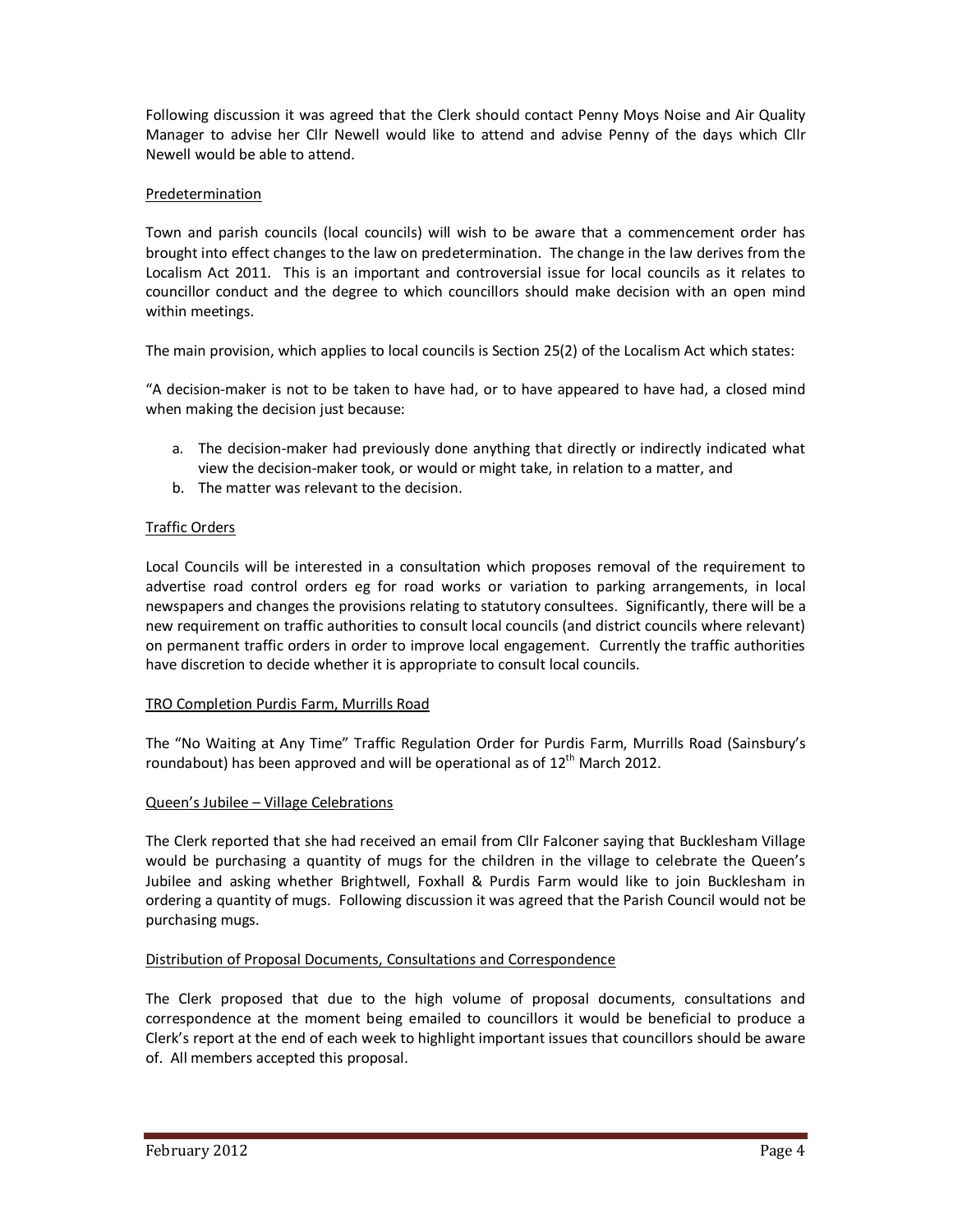## **25.12 Localism Act 2011 / Neighbourhood Plans**

As highlighted in the Clerk's report arrangements have been made for Gillian Benjamin from Suffolk Acre to come and talk to the Parish Council at 7.00 pm on Wednesday,  $14<sup>th</sup>$  March 2012.

The Clerk reported that the Suffolk Association of Local Councils have arranged a series of training sessions for local councils. It was agreed that councillors would attend on the following dates/venues:

Cllr Day – SALC Office Claydon – Wednesday, 21<sup>st</sup> March 2012 6 pm – 9 pm Cllr Wells – SALC Office Claydon – Wednesday,  $21<sup>st</sup>$  March 2012 6 pm – 9 pm Cllr Warham – Kesgrave Community Centre – Saturday,  $3<sup>rd</sup>$  March 2012 10 am - 3 pm Cllr Newell – Kesgrave Community Centre – Saturday,  $3<sup>rd</sup>$  March 2012 10 am – 3 pm

## **26.12 Locality Budget 2011/2012**

The Clerk reported that she had received a cheque for the Locality Budget for £1,500.00 from Suffolk County Council. In line with the minutes of the last Parish Council Meeting the Clerk agreed to contact the Suffolk Association of Local Councils to find out the legal position with regard to the siting of a seat and waste bin in Brightwell.

## **27.12 Visibility Woodhouse Lane / Bucklesham Road**

The Clerk read out an email which had been received from Cllr Davies as follows:

"The purpose of erecting a mirror would be to give some warning of traffic approaching the junction from Bucklesham. … Fortunately there is not sufficient volumes of traffic from Bucklesham that one needs to judge the speed of the traffic in order to jump into a gap; one merely needs to be assured that the road is presently clear. A mirror on a post against the Goudy hedge would give such a warning. It is simple, cheap and could be installed very quickly. A convex mirror is recommended because, whilst there is some distortion, it allows the view towards Bucklesham to be clearly seen from a wide range of lateral and vertical positions which is vital."

Following discussion Cllr Day highlighted the possibility of the Parish Council being liable if an accident occurred at the junction if they provided any finance for the mirror. It was agreed that the Clerk should write to the Suffolk Association of Local Councils asking the legal position of the council. Cllr Smith agreed to investigate the number of accidents at the junction and report back to the next meeting.

## **28.12 Finance**

| Income                                           |           |
|--------------------------------------------------|-----------|
| Recycling Payment 31 <sup>st</sup> December 2011 | £134.24   |
| Locality Budget 2011/2012                        | £1,500.00 |
| Expenditure                                      |           |
| Clerk's Salary and Expenses January 2012         |           |
| SALC VAT – Courses                               | £10.00    |

Cllr Warham proposed, seconded Cllr Wells that the above expenditure be agreed – all in favour.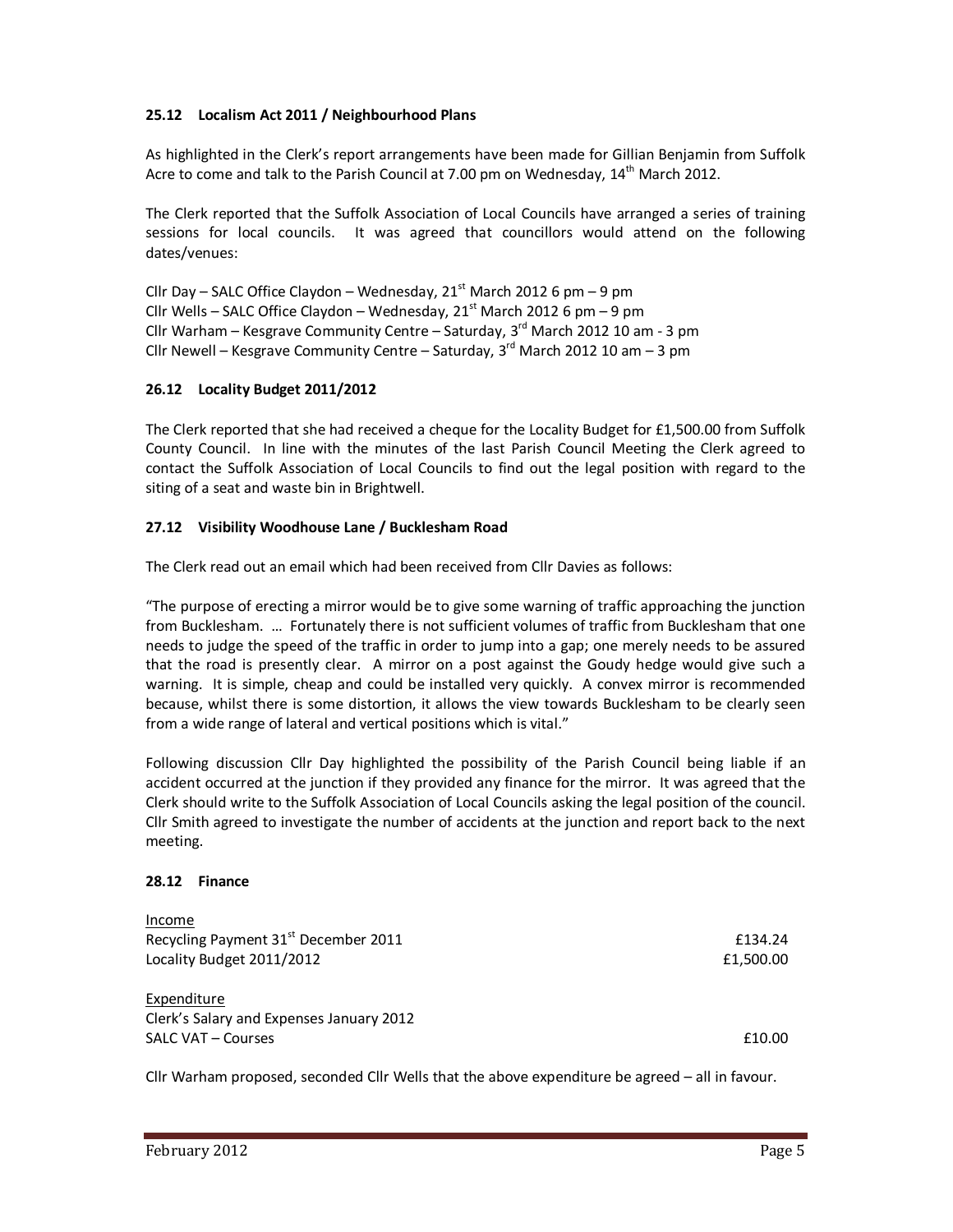### Cost of the Publication of the Parish Plan

Cllr Day reported that the approximate cost of publishing the Parish Plan would be as follows:

Colour booklet on glossy paper A4 landscape (a minimum of 30 copies would be required) 50 copies x 20 page colour brochure £185.00 including photographs. Black and white Summary Document 1000 copies x 2 A4 sides £52.00.

### **29.12 Correspondence**

All correspondence was dealt with under Clerk's Report.

### **30.12 Meetings attended by councillors/clerk**

None

#### **31.12 Planning**

The Parish Council discussed the following applications:

#### PC1017

SCDC C12/0035 Tregenna Felixstowe Road Foxhall – Erection of single-storey front/rear/side extensions to bungalow, conversion of existing garage to living accommodation and erection of replacement double garage. No objection.

### PC1018

SCDC C12/0082 Ipswich Golf Club Bucklesham Road Purdis Farm – Installation of a 23m lattice tower with 6 antennas surmounted thereon, an equipment cabinet within a fenced compound and development ancillary thereto. The Parish Council replied as follows:

"In view of the considerable number of factual errors and some typographical errors in the supplementary information offered as evidence, the Parish Council questions the assertion "considerable care has gone into selecting the location and design of the mast…" In its present form we cannot recommend approval.

#### **Factual Errors**

- Date on pre-application consultation.
- No prior LPC consultation.
- Incorrect name of church:
	- $\circ$  St Mary's is to the east of commercial development. St Augustine's is to the west.
	- o Which church St Mary's in Bucklesham village or St Augustine's?
- Incorrect name of showground.
- Area around St Augustine's is not entirely commercial.
- Incorrect sheet name stated on Certificate of Ownership.

The site might not be in a protected area but is on the border of Brookhill Wood SLA.

We question the validity of supporting technical maps. One of our councillor's states that they have no difficulty receiving either 02 or Vodaphone signals in a property with concrete walls there the map indicates reception only in a car and on the fringe of an outdoor only area of reception.